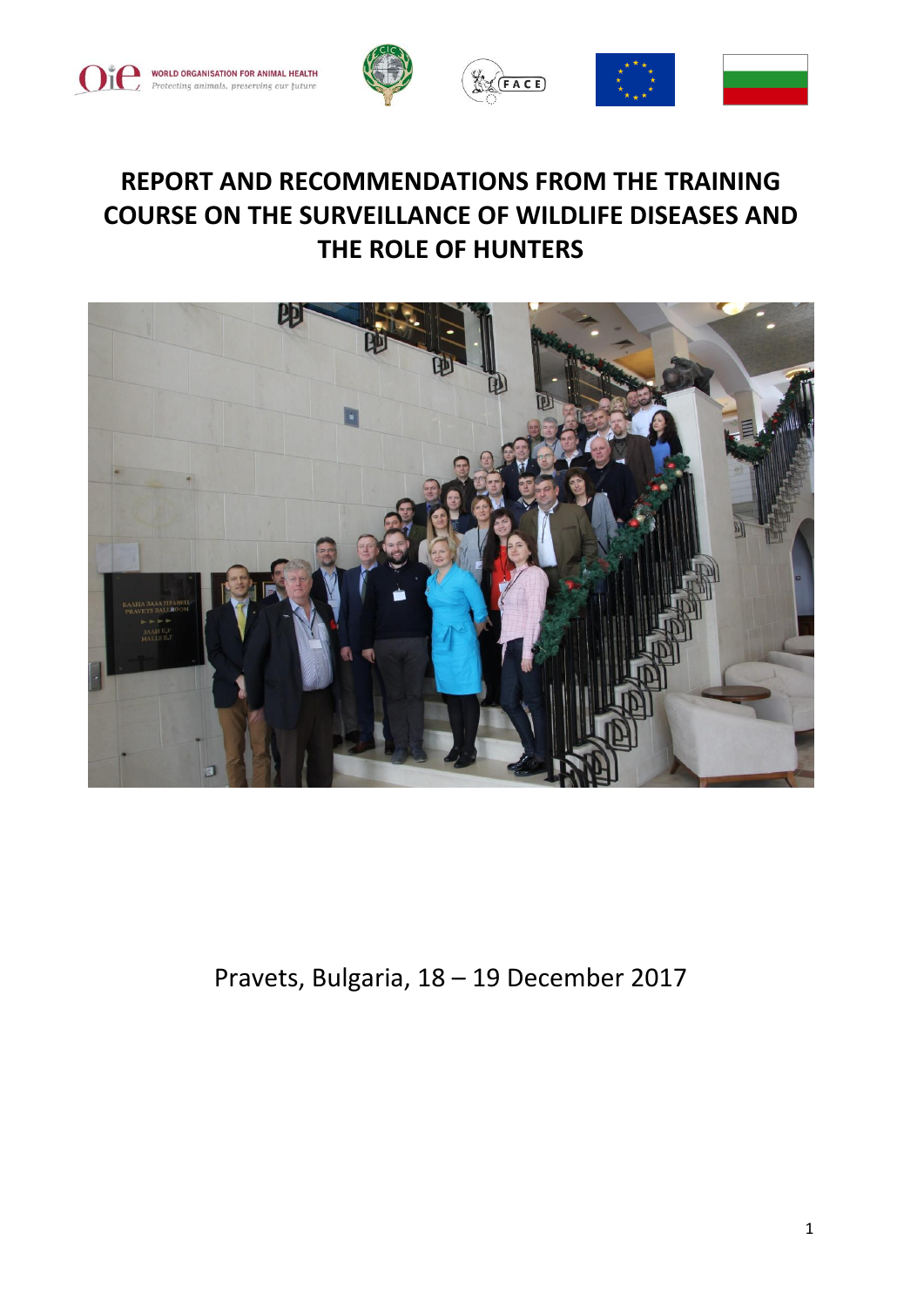The World Organisation for Animal Health (OIE), the International Council for Game and Wildlife Conservation (CIC) and the Federation of Associations for Hunting and Conservation of the EU (FACE) recognise the important role hunters play in the surveillance of wildlife diseases. Based on this the three organisations conducted a training course for hunters in the surveillance of wildlife diseases. The training course, sponsored by the European Union and the Bulgarian state, was held December 18-19, in 2017 at the CIC Wildlife Health Center in Pravets, Bulgaria lead by Torsten Mörner, representing both the OIE and CIC.

The meeting gathered around 47 people from 18 different countries, with 19 representatives of hunting associations and 24 veterinarians, including 7 OIE Focal Points for wildlife veterinarians.

The following points contain the summary and recommendations from this meeting covering different issues concerning the hunters' role in the surveillance work with wildlife diseases, now with a special focus on **African Swine Fever (ASF).**

#### COMMUNICATION AT THE NATIONAL LEVEL BETWEEN HUNTING **ASSOCIATIONS**

- Invite hunting association to prepare an action plan for effective communication with hunters concerning wildlife disease issues.
- This plan shall contain communication strategies for different target groups concerned with ASF.
- Establish an e-mail list of hunting clubs and relevant associations at a local level with focus on wildlife diseases.
- Encourage hunting magazines to publish articles about wildlife diseases on a regular basis.
- Encourage and facilitate hunting associations to publish information on wildlife diseases in their communication channels.

# COMMUNICATION CIC/FACE AND NATIONAL HUNTER ASSOCIATIONS

- National hunting associations to inform FACE and CIC if the disease emerges and/or related events occur.
- CIC and FACE to establish an information platform available for national hunting associations.
- Publish information about the global situation of wildlife diseases on a regular basis.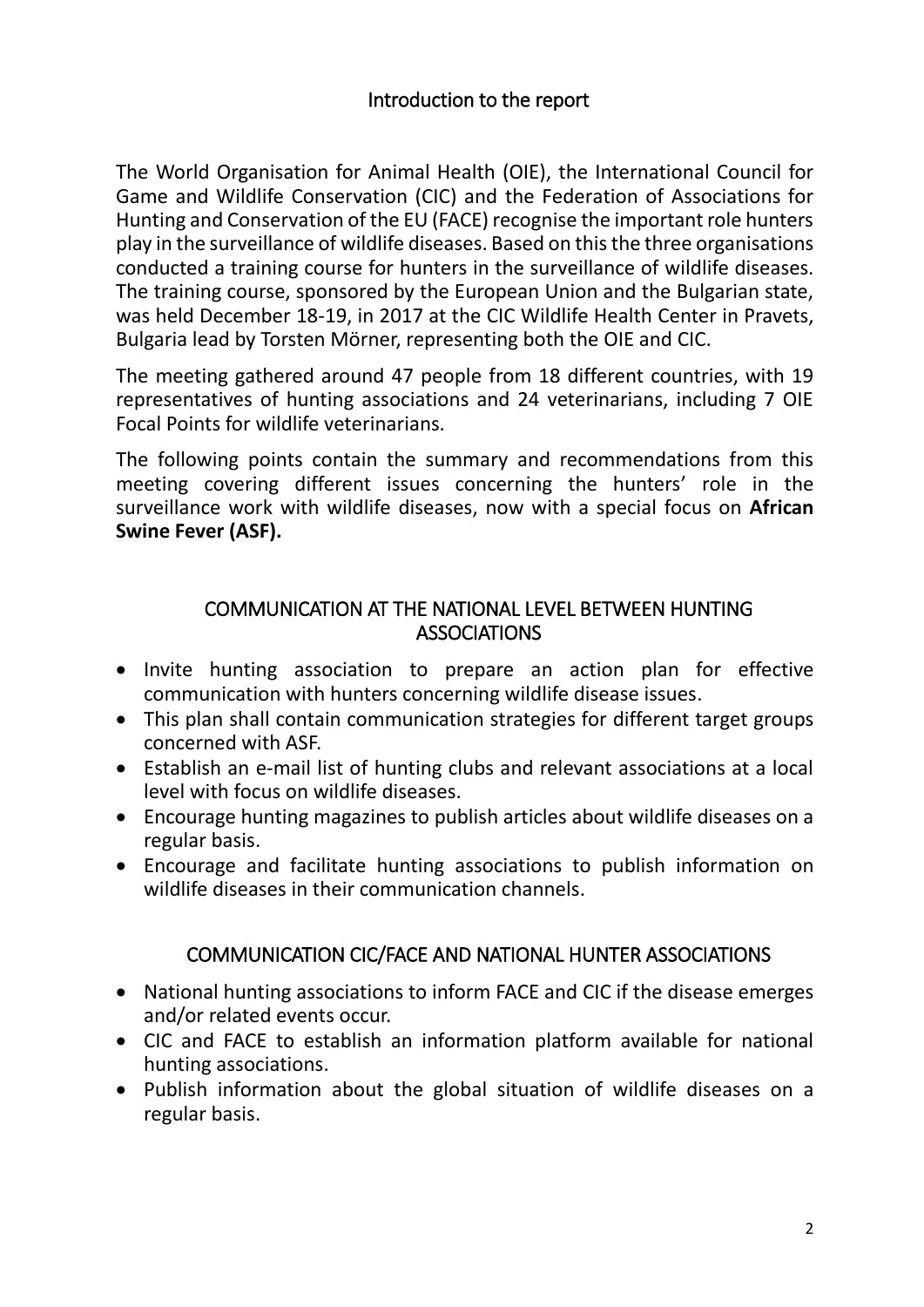#### COMMUNICATION BETWEEN HUNTERS AND NATIONAL VETERINARY **AUTHORITIES**

- Establish continuous communication with veterinary authorities concerning wildlife disease issues
- Timely inform veterinary authorities if unusual health events such as unusual mortality occur in wildlife
- Include hunters in national expert groups on wildlife diseases.
- Consult hunters when a veterinary authority produces information material concerning wildlife diseases.
- Veterinary authorities to communicate with hunting associations concerning the dissemination of information on wildlife diseases.

# COMMUNICATION BETWEEN HUNTERS AND INTERNATIONAL VETERINARY AUTHORITIES ORGANISATIONS

- The hunting associations to nominate a contact person responsible for wildlife diseases.
- Establish communication between national hunting associations and the OIE Focal points for Wildlife.
- Enhance the cooperation between OIE and CIC based on the existing agreement between the organisations.
- Veterinary authorities to consult and involve CIC and FACE when issues involving hunting and wildlife disease control measures are discussed.

# THE ROLE OF HUNTERS IN THE SURVEILLANCE OF ASF

- Hunting associations shall appoint a person responsible for wildlife disease issues.
- Hunters should be constantly involved in the design and implementation of surveillance before, during and after an outbreak of ASF in a country.
- Hunters should be recognised and supported for their participation in the surveillance activities.
- Hunting association should be informed by the veterinary authorities when the risk for introduction of ASF changes.
- Hunting associations should inform the hunters and especially the wildlife disease contact person when the risk for introduction of ASF changes.
- National hunting association should collaborate with veterinary authorities in the preparation of contingency plans, which should foresee the role of hunters.
- Participation in the organisation and implementation of simulation exercises.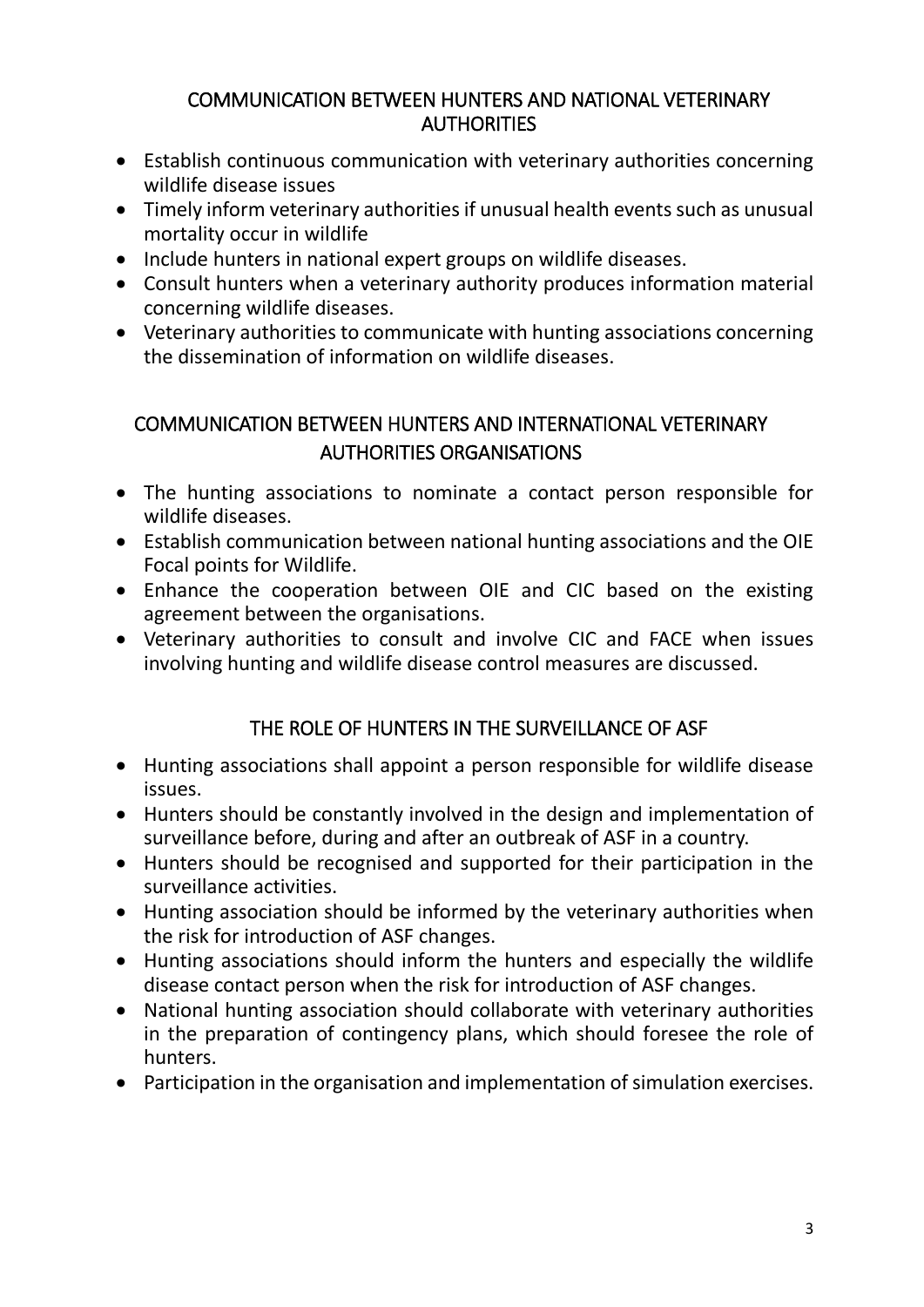#### THE ROLE OF FEEDING

- The general feeling of the attendants was that, while baiting for hunting purposes is regarded as a need for successful wild boar hunting, supplementary feeding should be banned or restricted since it promotes wild boar reproduction and survival
- Evaluate the impact of feeding on wild boar population dynamics and disease transmission, based on local conditions and the disease situation.
- Involve hunters and landowners in the discussions concerning supplementary feeding/baiting (for hunting purposes)
- The terms baiting and feeding needs to be defined.

#### THE ROLE OF HUNTING

- Evaluate the role and impact of hunting on population dynamics, based on local conditions and the disease situation.
- Involve hunters and wildlife scientists in the decision-making on possible hunting bans or restrictions.
- Adapt legislation to facilitate effective hunting methods and instruments (night vision, thermal imaging cameras, sound suppressers, use of lamps etc.).
- Unjustified and demotivating restrictions on hunting can lead to a reduced interest and involvement in surveillance and disease management activities.

# HUNTING WITH DOGS

- Scientific evidence, based on the epidemiology of the disease, is needed to evaluate the advantages and disadvantages of using dogs in wild boar hunting.
- Consider developing methodologies for training and applying dogs for finding carcasses.
- Field experience among hunters indicates that banning the use of hunting dogs reduces the hunting success.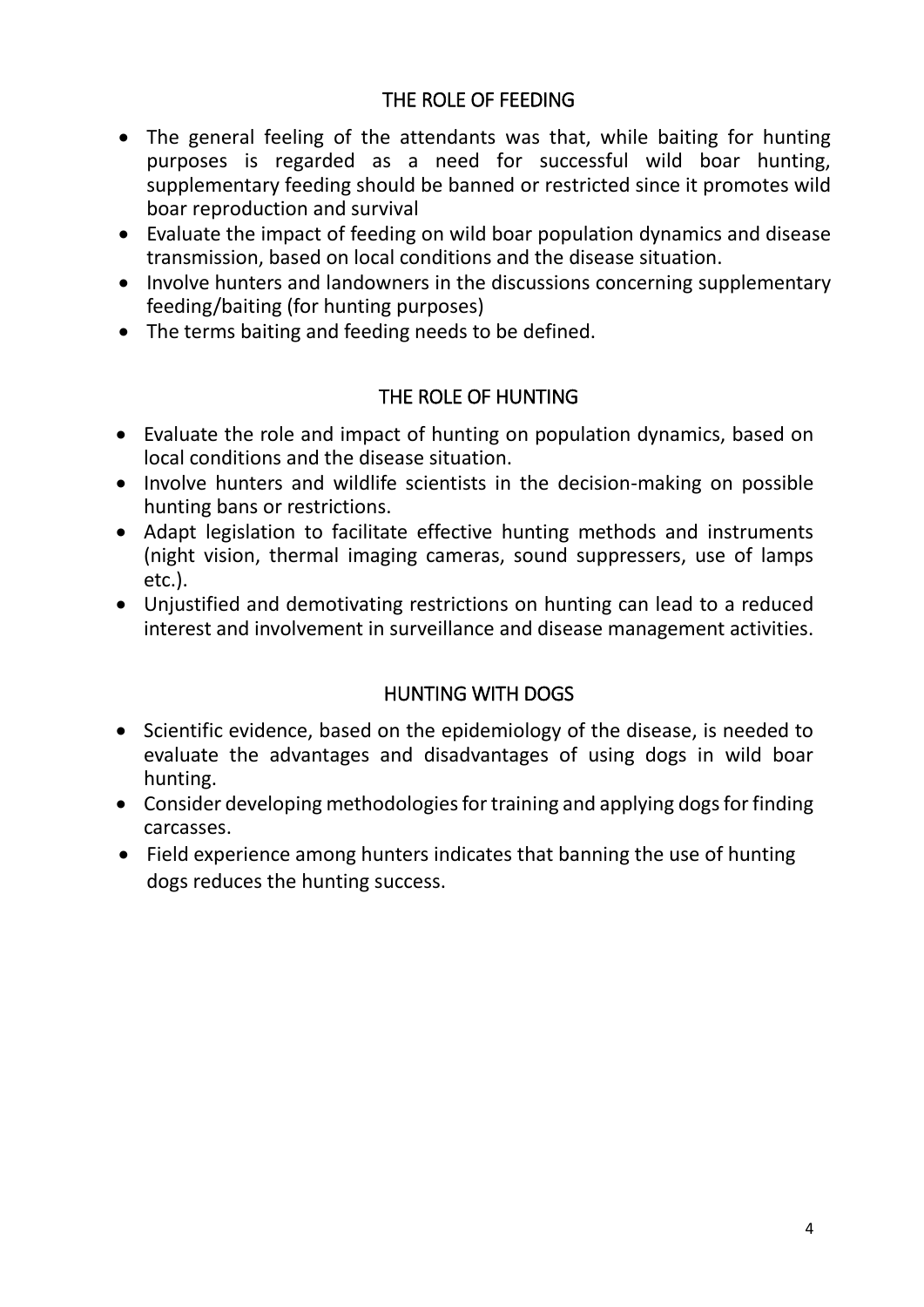#### DRIVEN HUNTS

- Scientific evidence is needed to evaluate the advantages and disadvantages of driven hunts. The local conditions and epidemiological situation should be taken into consideration.
- Experience shows that banning driven hunts reduces the hunting success especially for wild boar.
- For driven hunts, biosecurity measures are particularly relevant.

#### **TRAPPING**

- Evaluate the role of trapping, based on local conditions and disease situations.
- Adapt legislation to facilitate effective trapping and culling methods.
- Encourage the most efficient and effective trapping methods, based on experience from other countries.

#### **COSTS**

- Create if not already in place emergency funds, together with veterinary agencies, government authorities, pig industry, hunters etc.
- Experiences of recent outbreaks demonstrate the advantages of increasing the motivation of hunters by creating economic compensation to those hunters who take part in field work (retrieving carcasses, selective hunting, sampling etc.).

#### **BIOSECURITY**

- Biosecurity is a crucial tool in wildlife disease control and requires effective communication strategies.
- Create a best practice framework on biosecurity measures in hunting.
- Train hunters in the implementation of proper biosecurity measures (equipment, clothing, transportation, disposal, etc.).
- Facilitate investments in biosecurity equipment and infrastructure to prepare for disease emergence.

# OTHER ISSUES

- Greater communication on ASF is required to improve awareness on ASF in wild boar.
- Prepare a manual for (online) training courses for hunters for wildlife diseases at the national level (train the trainers).
- Support the training of hunters in disease surveillance, prevention, and control at the international level.
- Encourage integrated training of hunters and veterinarians and organise international and national workshops.